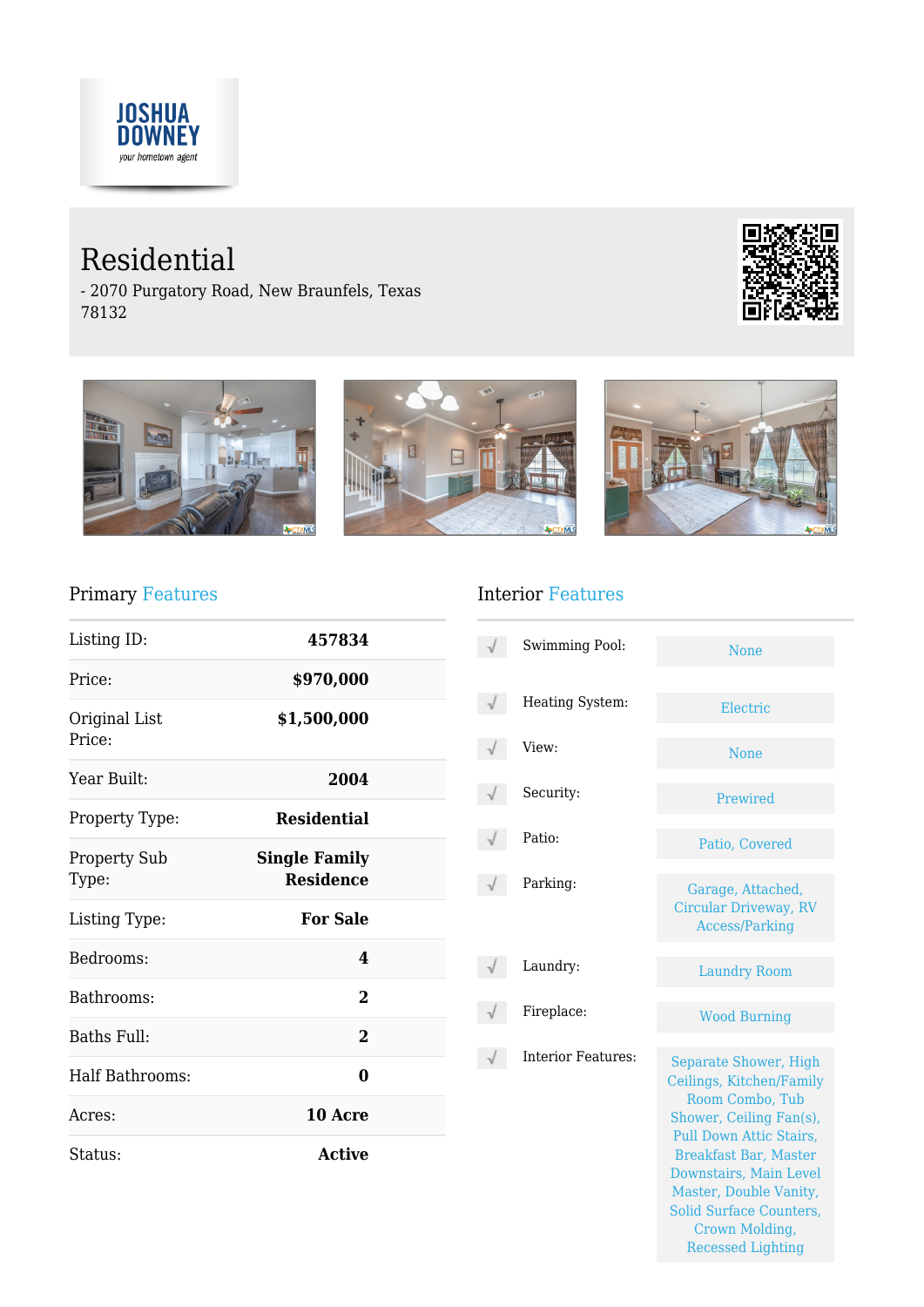## Location Information

| Country:              | US                   |  |
|-----------------------|----------------------|--|
| State:                | TX                   |  |
| County:               | Comal                |  |
| City:                 | <b>New Braunfels</b> |  |
| Subdivision:          | <b>Eden Ranch 1</b>  |  |
| Zipcode:              | 78132                |  |
| <b>Street Suffix:</b> | <b>Road</b>          |  |
| Parcel Number:        | 24939                |  |

#### External Features

| <b>Exterior Features:</b>    | <b>Covered Patio, Storage</b>                                                                                                                                                        |
|------------------------------|--------------------------------------------------------------------------------------------------------------------------------------------------------------------------------------|
| Fencing:                     | Ranch Fence, Perimeter,<br>Partial Cross, Pipe                                                                                                                                       |
| Foundation:                  | Slab                                                                                                                                                                                 |
| Waterfront:                  | No                                                                                                                                                                                   |
| List Office<br>Name:         | <b>Exit Realty-New</b><br><b>Braunfels</b>                                                                                                                                           |
| AssociationFee:              | \$0                                                                                                                                                                                  |
| AssociationFee:              | \$0                                                                                                                                                                                  |
| AssociationFeeF<br>requency: | \$0                                                                                                                                                                                  |
| AssociationFeeIn<br>cludes:  | \$0                                                                                                                                                                                  |
| Appliances:                  | Dishwasher,<br>Refrigerator, Dryer,<br>Washer, Oven, Water<br>Heater, Other, Cooktop,<br><b>Some Electric</b><br>Appliances, Built-In<br>Oven, Electric Range,<br><b>See Remarks</b> |
| AssociationFee:              | \$0                                                                                                                                                                                  |
| AssociationFeeF<br>requency: | \$0                                                                                                                                                                                  |

## Additional

 $\sqrt{\phantom{a}}$  Other Utilities: Electricity Available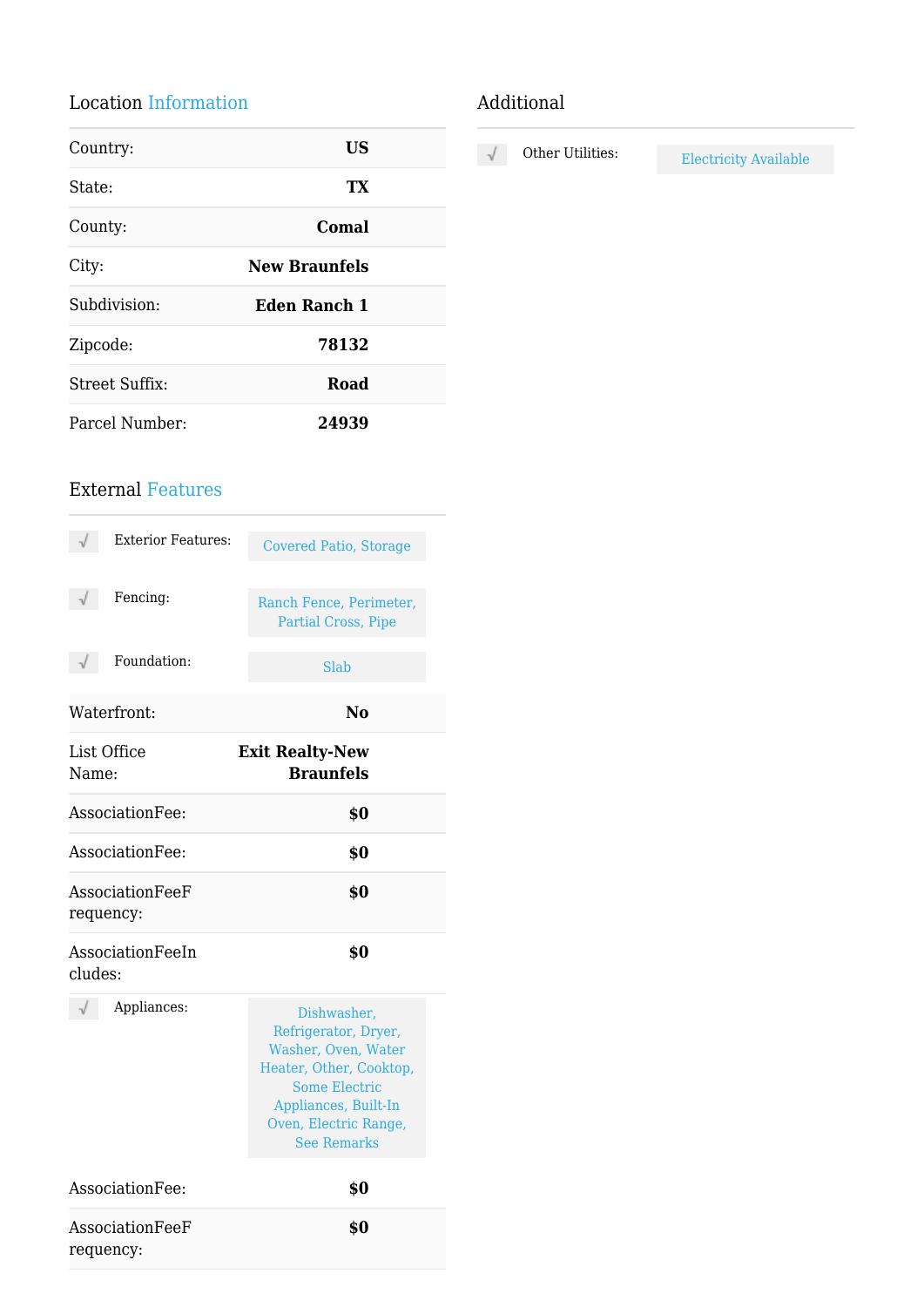| $\sqrt{}$ | CommunityFeature<br>S: | None |
|-----------|------------------------|------|
|           |                        |      |

| ConstructionMat<br>erials:        | <b>Fiber</b><br><b>Cement, HardiPlank</b><br><b>Type, Masonry</b> |
|-----------------------------------|-------------------------------------------------------------------|
| TaxYear:                          |                                                                   |
| DaysOnMarket:                     | 181                                                               |
| GarageYN:                         | Yes                                                               |
| GarageSpaces:                     | 2                                                                 |
| Roof:                             | Shingle, Composition                                              |
| HighSchool:                       | <b>Canyon High School</b>                                         |
| MiddleOrJuniorSch<br>$00!$ :      | <b>Church Hill Middle</b><br>School                               |
| ElementarySchool:                 | <b>Hoffman Lane</b><br>Elementary                                 |
| LivingArea:                       | 3,132 Sqft                                                        |
| Levels:                           | Two                                                               |
| StreetDirSuffix:                  | E                                                                 |
| StreetDirPrefix:                  | W                                                                 |
| Flooring:                         | Carpet, Hardwood, Tile,<br>Laminate, Combination                  |
| FrontageType:                     | <b>Other</b>                                                      |
| ExistingLeaseTy<br>pe:            | <b>Not for Lease</b>                                              |
| Sewer:                            | <b>Septic Tank</b>                                                |
| TaxAnnualAmou<br>nt:              | \$0                                                               |
| NewConstructio<br>nYN:            | <b>Yes</b>                                                        |
| DirectionFaces:                   | <b>Northeast</b>                                                  |
| ElementaryScho<br>olDistrict:     | <b>Comal ISD</b>                                                  |
| HighSchoolDistri<br>ct:           | <b>Comal ISD</b>                                                  |
| MiddleOrJuniorS<br>choolDistrict: | <b>Comal ISD</b>                                                  |